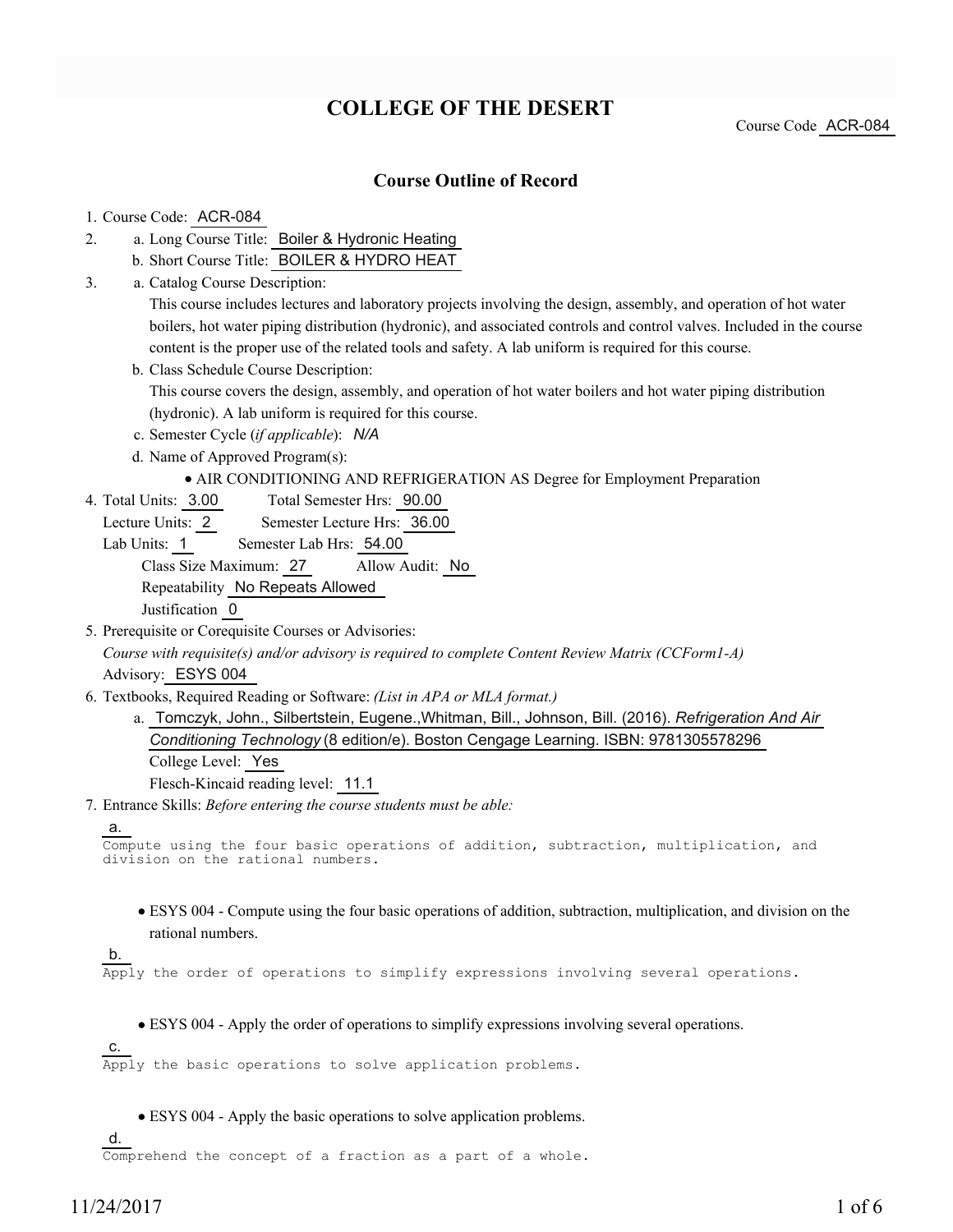ESYS 004 - Comprehend the concept of a fraction as a part of a whole.

e. Use the concept of ratio to determine the solution to a proportion problem.

- ESYS 004 Use the concept of ratio to determine the solution to a proportion problem.
- 8. Course Content and Scope:

### Lecture:

- A. Boilers and Hydronic heating
	- 1. Fuel ignition Burner operation
		- a. Operation of the ignition system
		- b. Derate burner capacity based of altitude
		- c. Proper fuel/air ratio for proper burner flame
		- d. Safety controls e. Pilot assemblies
		- f. Burner orifice sizing g. Sequence of Operation
	- 2. Hydronic Systems
		- a. Hydronic piping systems
			- i. Pipe sizing
			- ii. Piping distribution schemes
			- iii. Piping riser sizing
			- iv. Pumping, pump curves, selection
		- v. Hydronic flow balancing
		- b. Boiler Types
		- c. Pumps- alignment and lubrication
		- d. Aquastats
		- e. Water pressure regulating valves
		- f. Zone control and operation
		- g. Compression/expansion Tanks
		- h. Measuring temperatures differences.
	- i. Automatic air vent operation
	- j. Controls for multizone/multipump hydronic systems
	- 3. Flue gas analysis
		- a. Fuel system
		- b. Draft damper operation
		- c. Induced draft flue gas
		- d. Flue gas sampling
		- e. Flue gas chemical analysis
	- f. Stack temperatures
	- g. CO2 analysis
	- 4. Terminal air distribution units
	- a. VAV terminal air control
	- b. Controls for VAV boxes
	- c. Boiler temperature reset based on VAV's

Lab: *(if the "Lab Hours" is greater than zero this is required)*

- 1. Laboratory exercise demonstrating and performing the proper procedure for combustion analysis.
- 2. Analyzing fluid flow in rough pipes.
- 3. Analyzing Fluid Flow in smooth Pipes
- 4. Test pumps in parallel.
- 5. Test pumps in serial.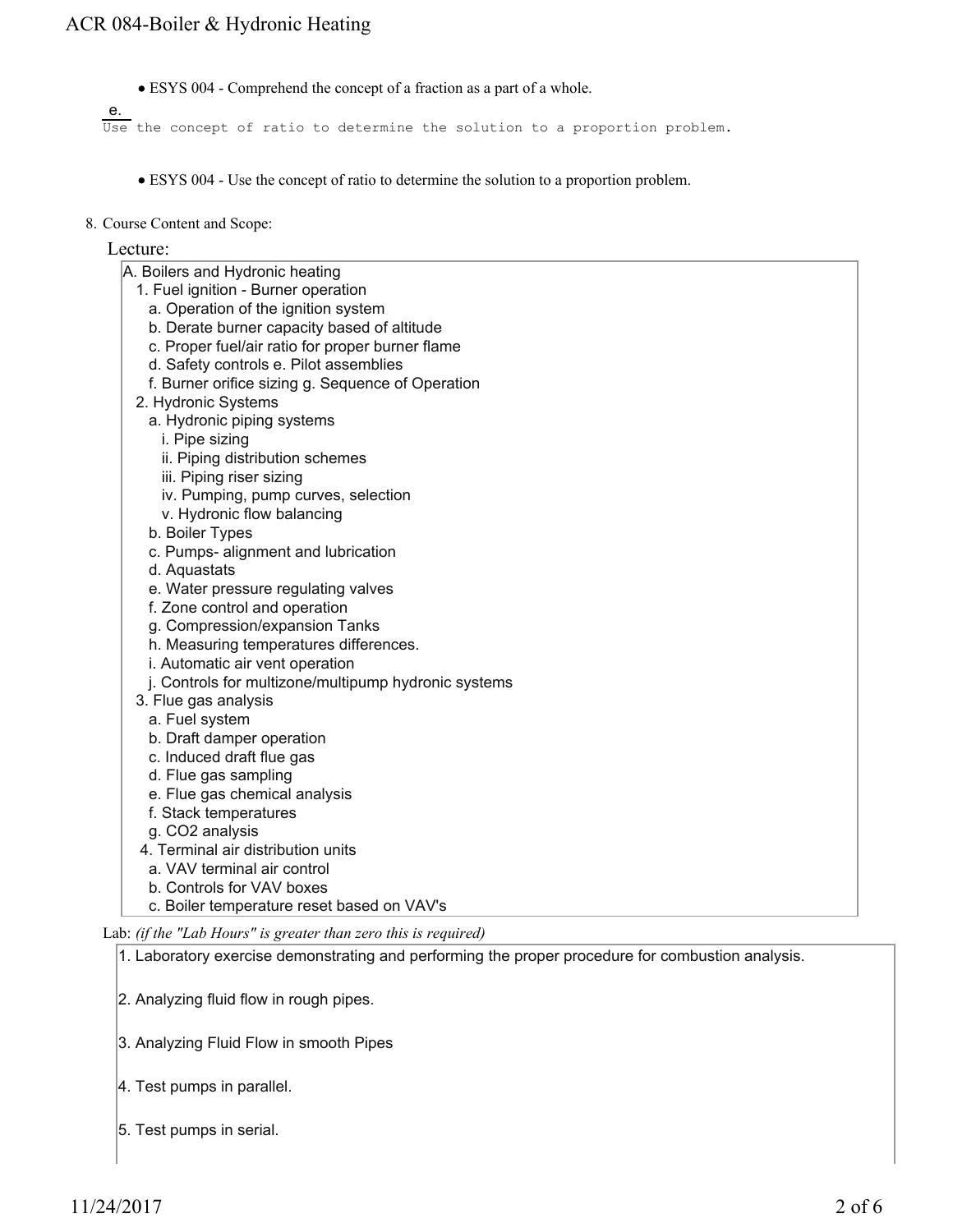## ACR 084-Boiler & Hydronic Heating

- 6. Measure and calculate systems water flow.
- 7. Measure and calculate available pump head
- 8. Identify hydronic systems component.
- 9. Identify boiler safety controls.
- 10. Adjust Make-Up Water Systems.

### 9. Course Student Learning Outcomes:

1.

Describe the derating process of a common gas burner.

2.

Describe boiler safety controls.

3. Describe types of hydronic piping systems.

4.

Describe the removal process of air in boiler systems.

### 5.

Compare low, medium and high performing boilers systems.

- 10. Course Objectives: Upon completion of this course, students will be able to:
	- a. Explain the operation of the ignition system.
	- b. Describe the process of verifying combustion efficiency.
	- c. Calibrate burner flame for proper fuel/air ratio.
	- d. Test induced draft pressure switches.
	- e. Test all safety controls.
	- f. Verify sequence of operation.
	- g. Identify types of hydronic piping systems.
	- h. Identify types of boilers.
	- i. Verify alignment and lubrication of circulator.
	- j. Test water pressure regulating valve (PRV).
	- k. Test the zone valve operation.
	- l. Demonstrate the removal of air from system.
	- m. Describe the purpose of compression/expansion tank.
	- n. Measure water temperature rise across the boiler.
	- o. Perform efficiency test and adjust to recommended rate.
- 11. Methods of Instruction: *(Integration: Elements should validate parallel course outline elements)* 
	- a. Activity
	- b. Collaborative/Team
	- c. Demonstration, Repetition/Practice
	- d. Discussion
	- e. Laboratory
	- f. Lecture
	- g. Participation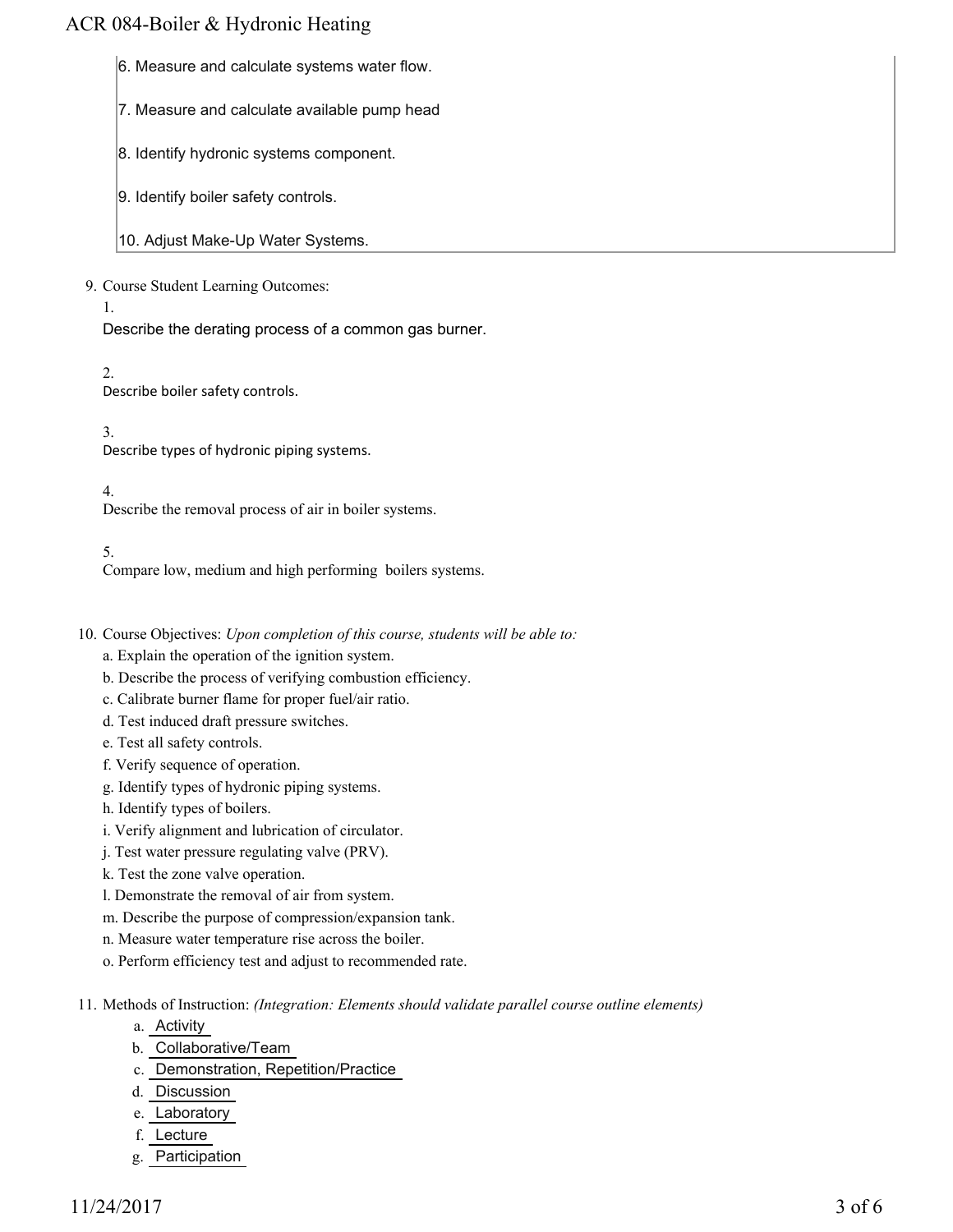# ACR 084-Boiler & Hydronic Heating

### h. Role Playing

- i. Technology-based instruction
- 12. Assignments: (List samples of specific activities/assignments students are expected to complete both in and outside of class.) In Class Hours: 90.00

Outside Class Hours: 72.00

- a. In-class Assignments
	- 1. Read assigned text
	- 2. Practice exams
	- 3. Complete weekly Interactive software
	- 4. Review assign labs
	- 5. NATE (North American Technician Excellence) core preparation through Utility sponsored website.
	- Student will test for core credential.
	- 6. Student skills inventory to promote critical thinking.
	- 7. Complete laboratory assignments.
	- 8. Delmar Online Training Simulation
	- 9. Online preparation for NATE core and or specialty certificate
	- 10. Mind Tap
- b. Out-of-class Assignments
	- 1. Reading assignments
	- 2. Complete assigned problems and questions appearing in the textbooks
	- 3. Notebooks
	- 4. Delmar Online Training Simulation
	- 5. Online preparation for NATE core and or specialty certificate
	- 6. Mind Tap

13. Methods of Evaluating Student Progress: The student will demonstrate proficiency by:

- Laboratory projects
- Computational/problem solving evaluations
- Presentations/student demonstration observations
- Group activity participation/observation
- True/false/multiple choice examinations
- Mid-term and final evaluations
- Student participation/contribution
- Student preparation
- 14. Methods of Evaluating: Additional Assessment Information:
- 15. Need/Purpose/Rationale -- All courses must meet one or more CCC missions.
	- PO Career and Technical Education

Fulfill the requirements for an entry- level position in their field.

Apply critical thinking skills to execute daily duties in their area of employment.

Display the skills and aptitude necessary to pass certification exams in their field.

PO-BS Problem Solving

 Recognize the importance of checking a proposed solution to verify that it satisfies the requirements of a problem.

Recognize that a solution may not be possible, given limits of time, money, or other finite resources.

 Identify what isn't known, but needs to be known in order to solve a problem (depending on the problem domain, reading and/or mathematical skills are helpful).

IO - Personal and Professional Development Self-evaluate knowledge, skills, and abilities.